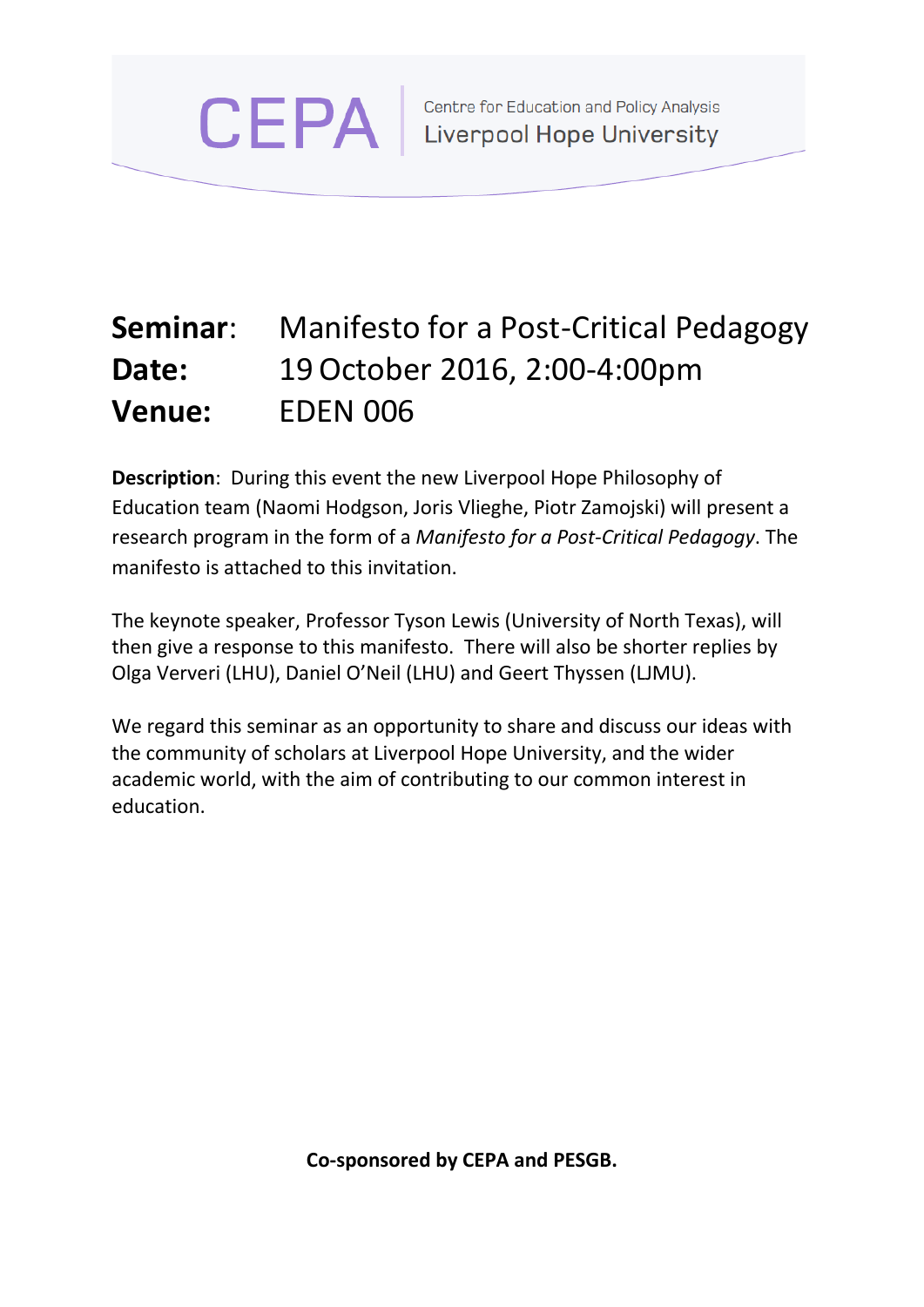

## **Manifesto**

Formulating principles, in philosophy of education at least, seems to hark back to a form of normative, conceptual analysis associated with Anglophone, analytic styles of philosophy. But poststructuralist and postmodernist philosophy – at least as they have been taken up in educational theory and in popular thought more generally – often brings with it a relativism, which while potentially inclusive, and certainly constitutive today of the possibility of individual choice, renders the defence of principles difficult. By stating principles in the form of a manifesto, we risk accusations of universalising, exclusive normativity. But, it is perhaps time to question the assumption that these are inherently and always negative. Below we set out principles founded in the belief in the possibility of transformation, as found in critical theory and pedagogy, but with an affirmative attitude: a post-critical orientation to education that gains purchase on our current conditions and that is founded in a hope for what is still to come.

The **first principle** to state here is simply that **there are principles to defend**. But this does not in itself commit us to anything further, i.e. that we ought to do x. This is not normativity in the sense of defining an ideal current or future state against which current practice should be judged. Thus, this principle might be characterised as the defence of a shift from **procedural normativity to principled normativity**.

In educational theory, poststructuralist and postmodernist thought has often been taken up in terms of the politics of identity, and so a concern with otherness, alterity, and voice. Respect for the other and for difference requires that educators accept that we can never fully know the other. Any attempt to do so constitutes 'violence' against the other, so to speak. Thus, the possibility of acting and speaking is foreclosed; a political as well as an educational problem, perhaps summarised in the often heard (albeit mumbled) phrase 'I know you're not allowed to say this anymore, but…', and the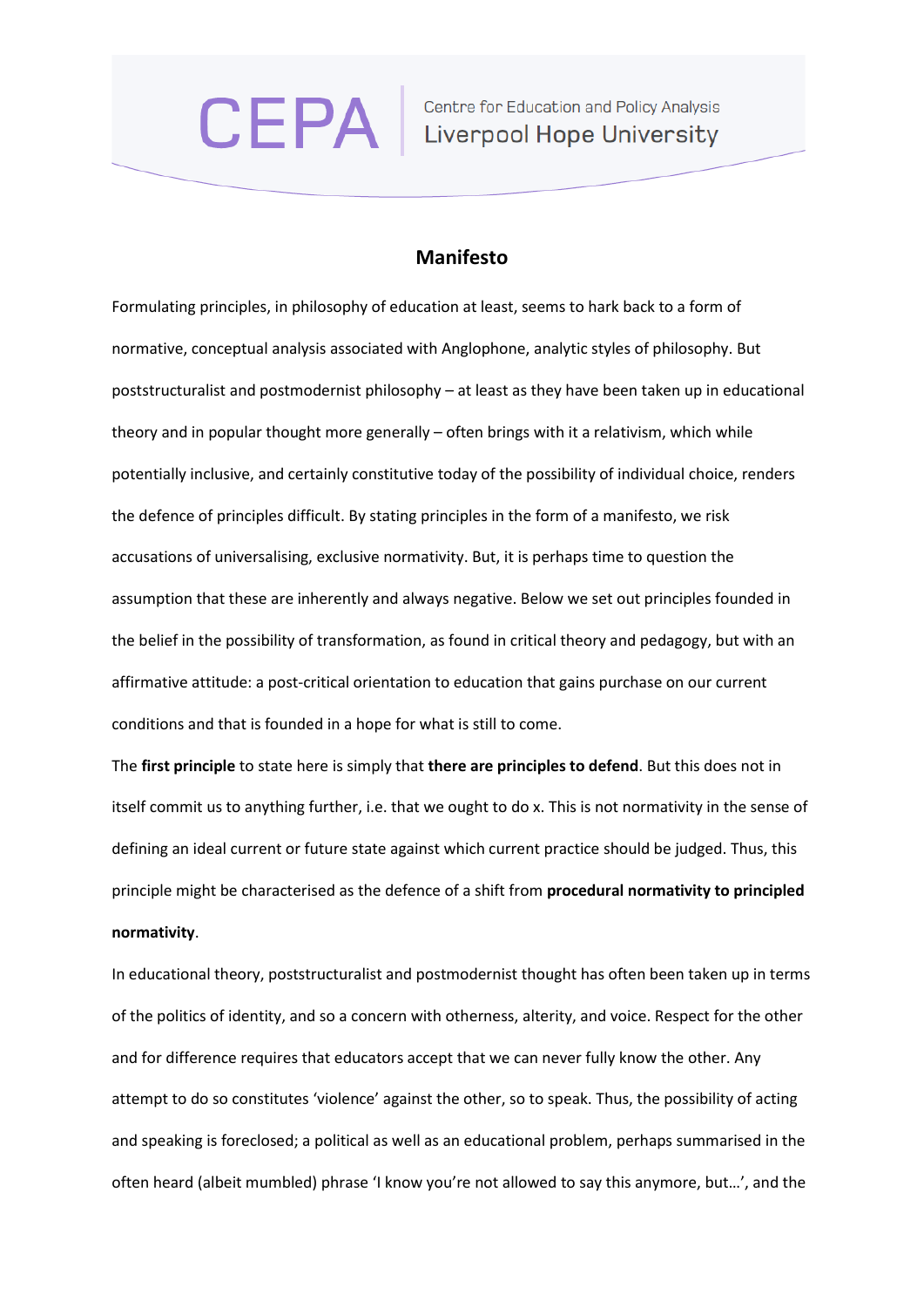

**CEPA** Centre for Education and Policy Analysis<br>Liverpool Hope University

bemoaning of so-called political correctness. The acceptance that we can never fully understand the other - individual or culture - ought not to entail that we cannot speak. This rendering of 'respect' overlooks that understanding and respect are perpetual challenges and hopes. Here, we start from the assumption that we can speak and act – together – and thus shift from the hermeneutical pedagogy that critical pedagogy entails, to defend a - **second principle** - **pedagogical hermeneutics**. It is precisely the challenges of living together in a common world that constitute the hope that make education continue to seem a worthwhile activity. Hermeneutics isn't a (unsolvable) problem, but rather something educators need to create. We shouldn't speak and act on the basis of *a priori* assumptions about the (im)possibility of real mutual understanding and respect, but rather show that, in spite of the many differences that divide us, there is a space of commonality that only comes about *a posteriori* (cf. Arendt, Badiou, Cavell).

This existing space of commonality is often overlooked in much educational research, policy, and practice in favour of a focus on social (in)justice and exclusion, based on an assumption of inequality. The ethos of critical pedagogy endures today in the commitment to achieving equality, not through emancipation, but rather through empowerment of individuals and communities. However, it is rendered hopeless - not to mention, cynical - by the apparent inescapability of neoliberal rationality. But, there is no *necessity* in the given order of things, and thus, insurmountable as the current order seems, there is hope. The **third principle**, then, based on the assumption of equality (cf. Rancière) and of the possibility of transformation - at the individual and collective levels - entails a shift **from critical pedagogy to post-critical pedagogy**.

This is by no means an anti-critical position. It is thanks to the enormous and extremely powerful critical apparatus developed throughout the 20th century that we are aware of the main features of the *status quo* we are immersed in. But, unlike the inherent critique of societal institutions focused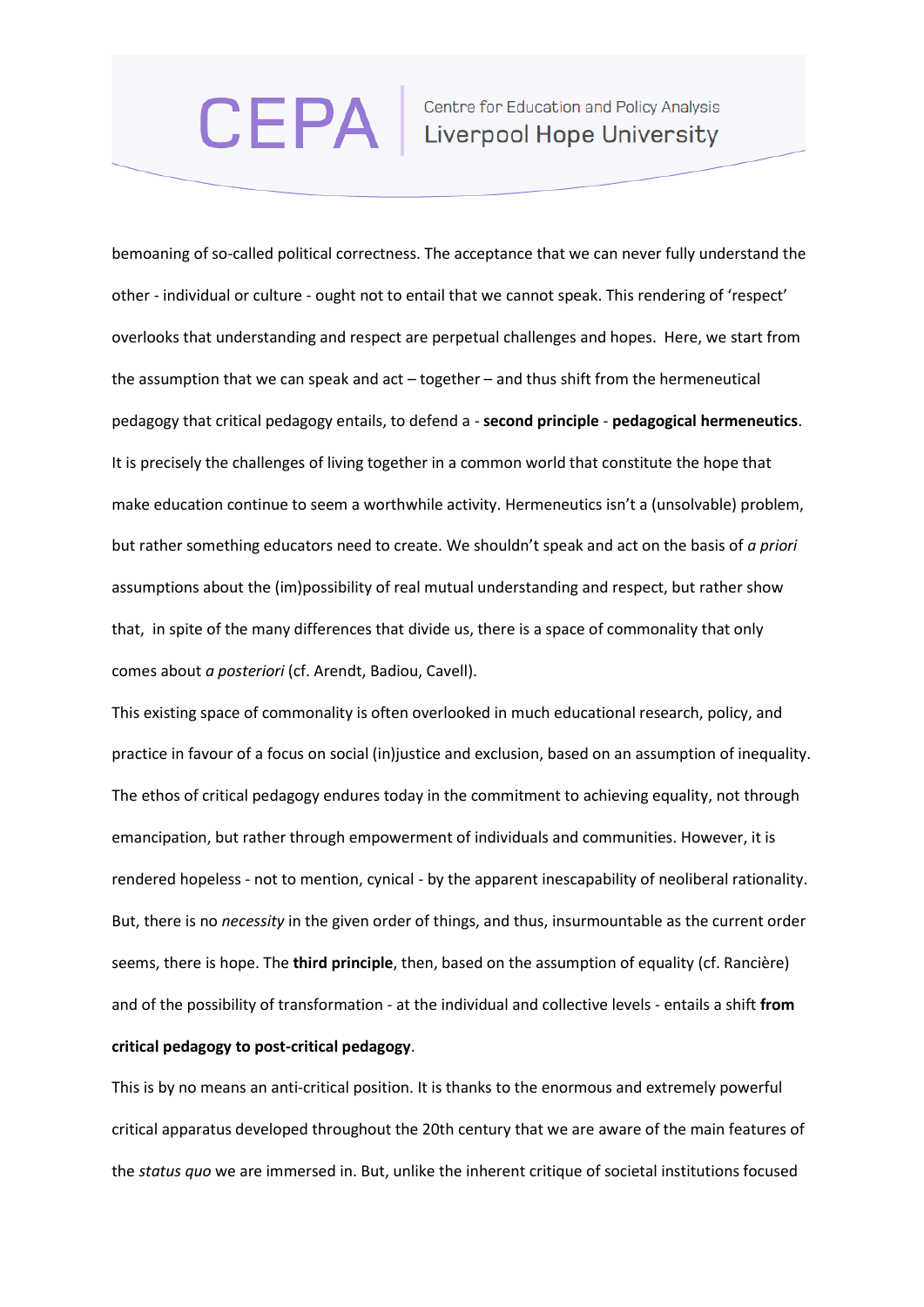**CEPA** Centre for Education and Policy Analysis<br>Liverpool Hope University

on their dysfunctionality, or the utopian critique, driven from a transcendent position and leading towards eternal deferral of the desired change, we believe that it is time to focus our efforts on making attempts to reclaim the suppressed parts of our experience; we see the task of a post-critical pedagogy as not to debunk but to protect and to care (cf. Latour, Haraway). This care and protection take the form of asking again what education, upbringing, school, studying, thinking, and practicing are. This reclaiming entails no longer a critical relation - revealing what is really going on - nor an instrumental relation - showing what educators ought to do - but creating a space of thought that enables practice to happen anew. This means (re)establishing our relation to our words, opening them to question, and giving philosophical attention to these devalued aspects of our forms of life, and thus - in line with a principled normativity - to defend these events as autotelic, not functionalised, but simply worth caring for.

Education is, in a very practical sense, predicated on hope. In 'traditional' critical pedagogy, however, this hope of emancipation rests on the very regime of inequality it seeks to overcome, in three particular ways:

(1) It enacts a kind of hermeneutical pedagogy: the educator assumes the other to lack the means to understand that they are chained by their way of seeing the world. The educator positions herself as external to such a condition, but must criticize the present and set the unenlightened free (cf. Plato's cave).

(2) In reality this comes down to reaffirming one's own superior position, and thus to reinstalling a regime of inequality. There is no real break with the *status quo*.

(3) Moreover, the external point of view from which the critical pedagogue speaks is through and through chained to the *status quo*, but in a merely negative way: the critic is driven by the passion of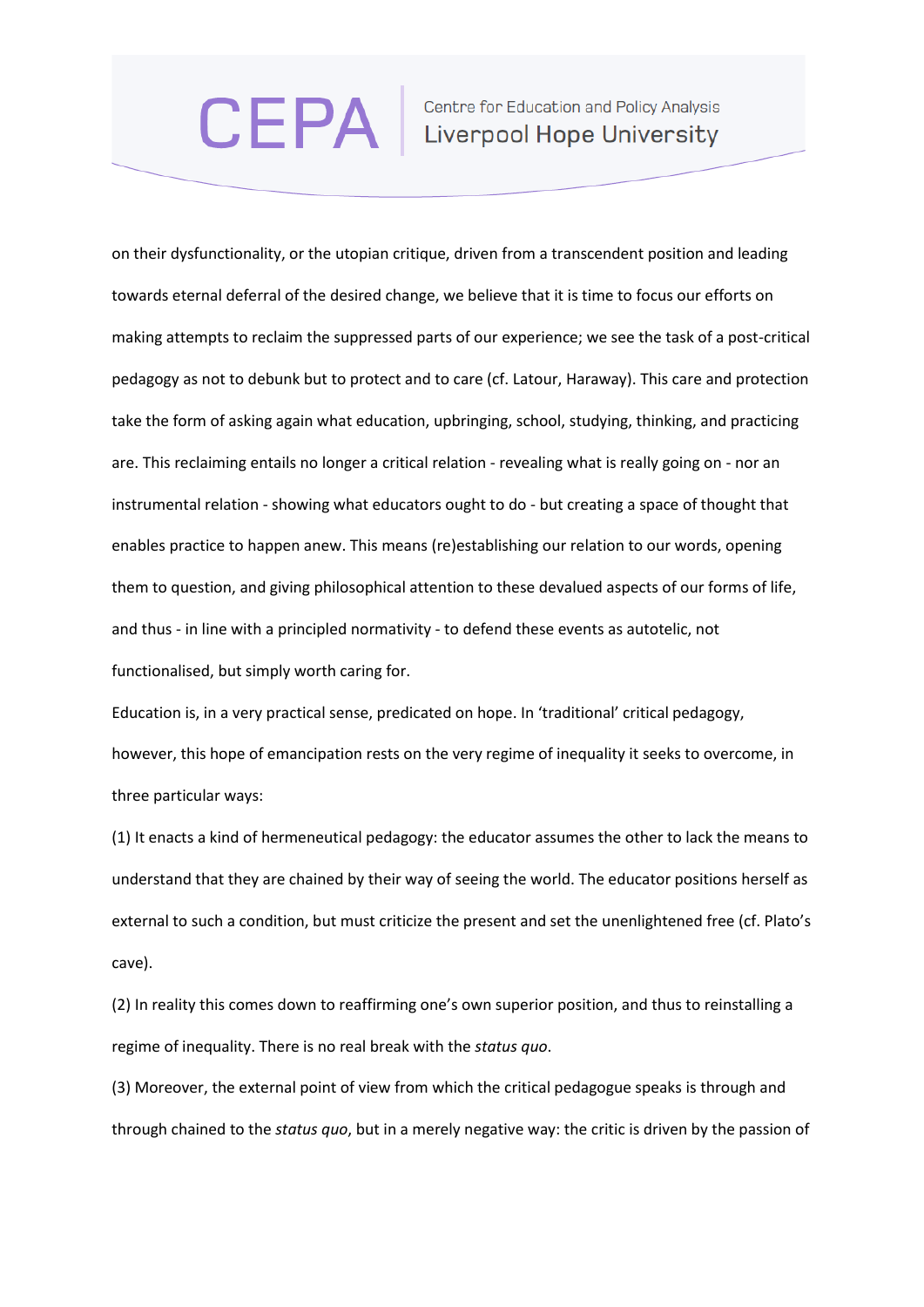

hate. In doing so, she or he surreptitiously sticks to what is and what shall always be. Judgmental and dialectical approaches testify to this negative attitude.

Thus, the pedagogue assumes the role of one who is required to lift the veil; what they lift the veil from, however, is a *status quo* on which they stand in external judgment. To formulate more positively the role of the pedagogue as initiating the new generation into a common world, we offer the idea of a post-critical pedagogy, which requires a love for the world. This is not an acceptance of how things are, but an affirmation of the value of what we do in the present and thus of things that we value as worth passing on. But not as they are: educational hope is about the possibility of a renewal of our common world. When we truly love the world, our world, we must be willing to pass it on to the new generation, on the assumption that they - the newcomers - can take it on, on their terms. Thus, the **fourth principle** entails a shift **from cruel optimism** (cf. Berlant) **to hope in the present**. Cynicism and pessimism are not, in a sense, a recognition of how things are, but an avoidance of them (cf. Cavell, Emerson).

In current formulations, taking care of the world is framed in terms of education *for* citizenship, education *for* social justice, education *fo*r sustainability, etc. in view of a particular notion of global citizenship and an entrepreneurial form of intercultural dialogue. Although perhaps underpinned by a progressive, critical pedagogy, the concern in such formulations of responsibility for the world is with ends external to education. Traditional or conservative as it might sound, we wish to defend education for education's sake: education as the study of, or initiation into, subject matter for its intrinsic, educational, rather than instrumental, value, so that this can be taken up anew by the new generation. Currently, the (future) world is already appropriated by 'education *for*…' and becomes instrumental to (our) other ends. Thus, **the fifth principle** takes us **from education for citizenship to love for the world**. It is time to acknowledge and to affirm that there is good in the world that is